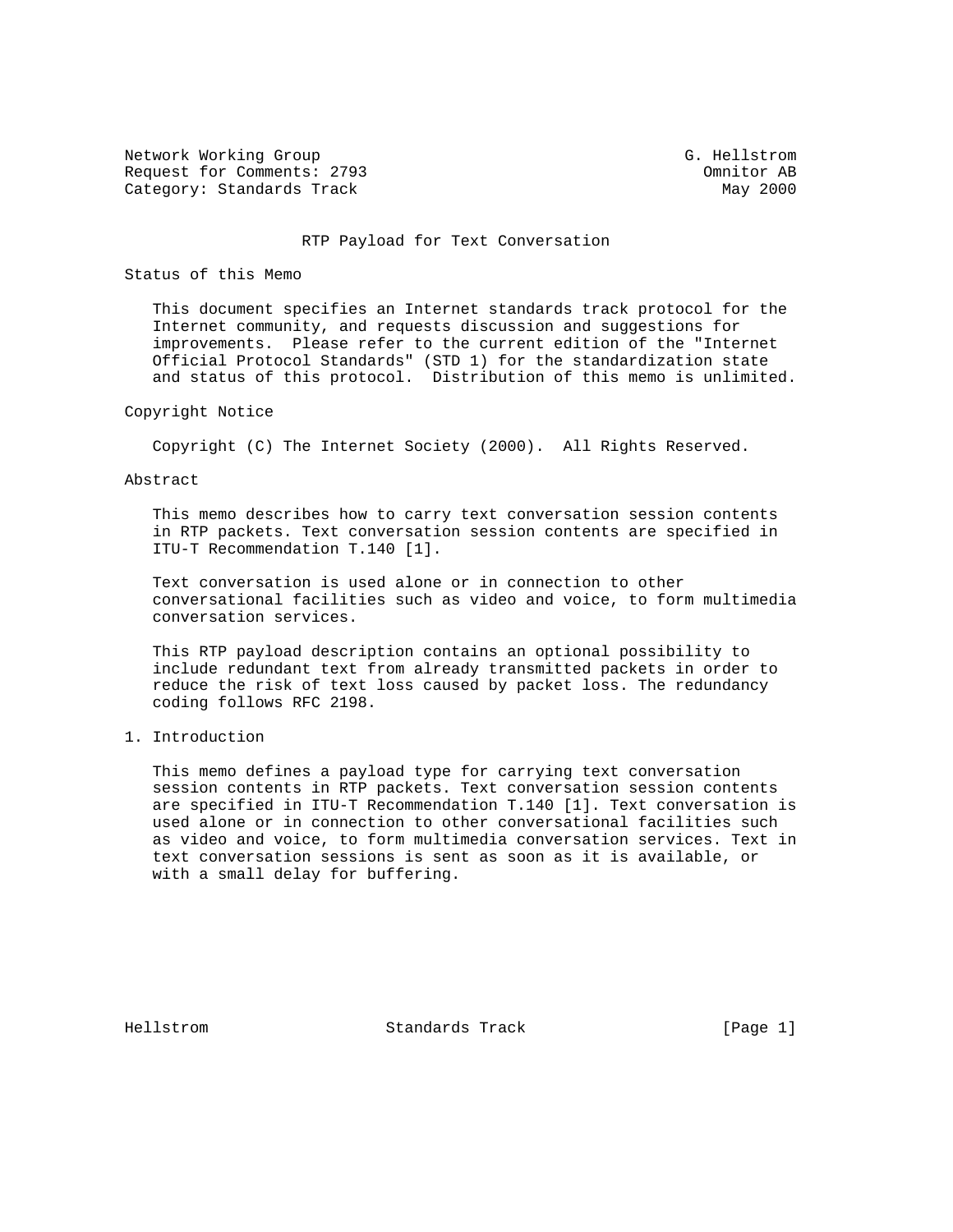The text is supposed to be entered by human users from a keyboard, handwriting recognition, voice recognition or any other input method. The rate of character entry is usually at a level of a few characters per second or less. Therefore, the expected number of characters to transmit is low. Only one or a few new characters are expected to be transmitted with each packet.

 T.140 specifies that text and other T.140 elements MUST be transmitted in ISO 10 646-1 code with UTF-8 transformation. That makes it easy to implement internationally useful applications, and to handle the text in modern information technology environments. The payload of an RTP packet following this specification consists of text encoded according to T.140 without any additional framing. A common case will be a single ISO 10646 character, UTF-8 encoded.

 T.140 requires the transport channel to provide characters without duplication and in original order. Text conversation users expect that text will be delivered with no or a low level of lost information. If lost information can be indicated, the willingness to accept loss is expected to be higher.

 Therefore a mechanism based on RTP is specified here. It gives text arrival in correct order, without duplications, and with detection and indication of losses. It also includes an optional possibility to repeat data for redundancy to lower the risk of loss. Since packet overhead is usually much larger than the T.140 contents, the increase in channel load by the redundancy scheme is minimal.

1.1 Terminology

 The key words "MUST", "MUST NOT", "REQUIRED", "SHALL", "SHALL NOT", "SHOULD", "SHOULD NOT", "RECOMMENDED", "MAY", and "OPTIONAL" in this document are to be interpreted as described in RFC 2119 [4]

2. Usage of RTP

 When transport of T.140 text session data in RTP is desired, the payload as described in this specification SHOULD be used.

 A text conversation RTP packet as specified by this payload format consists of an RTP header as defined in RFC 1889 [2] followed immediately by a block of T.140 data, defined here to be a "T140block". There is no additional header specific to this payload format. The T140block contains one or more T.140 code elements as specified in [1]. Most T.140 code elements are single ISO 10646 [5] characters, but some are multiple character sequences. Each character is UTF-8 encoded [6] into one or more octets. This implies that each block MUST contain an integral number of UTF-8 encoded

Hellstrom Standards Track [Page 2]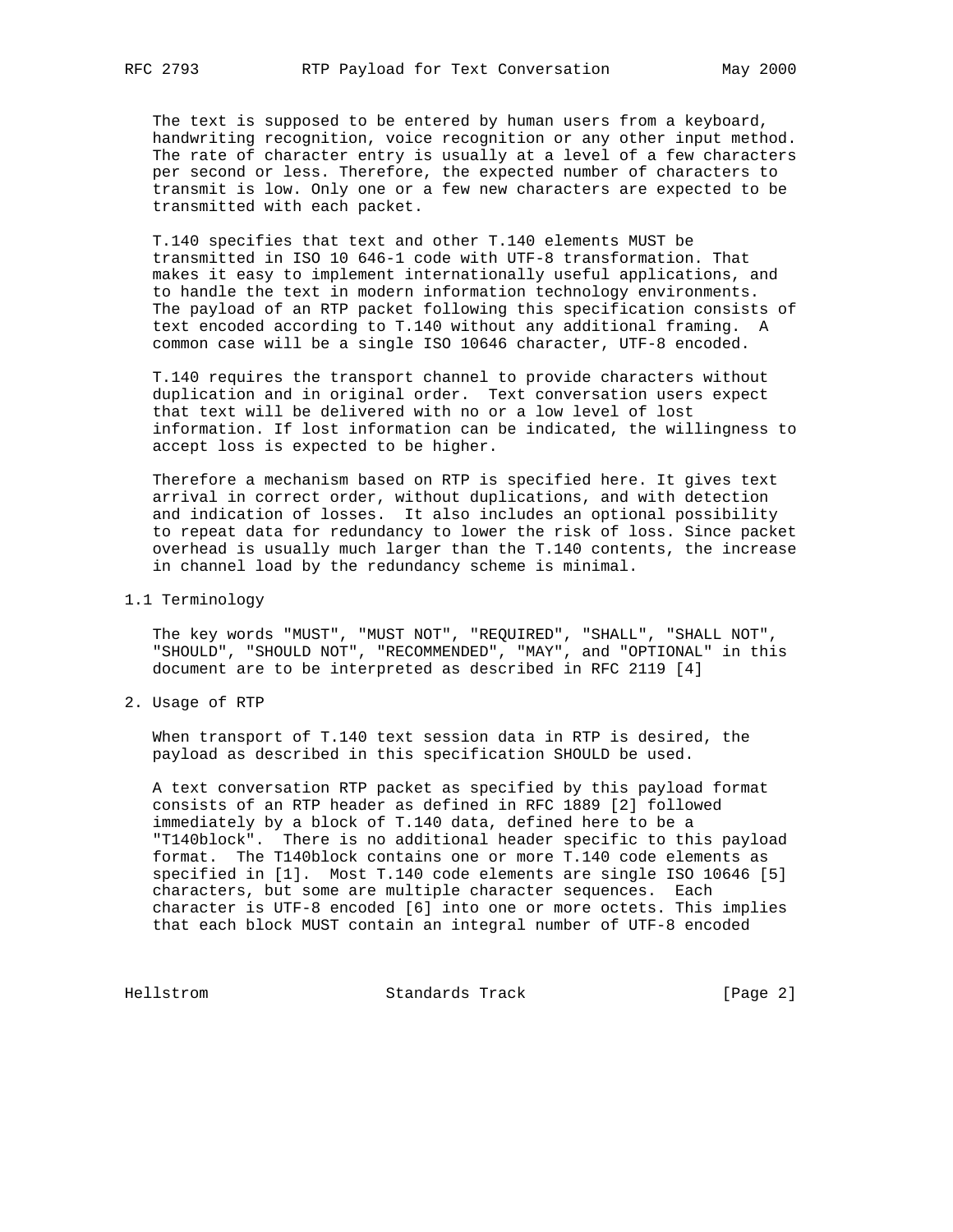characters regardless of the number of octets per character. It also implies that any composite character sequence (CCS) SHOULD be placed within one block.

 The T140blocks MAY be transmitted redundantly according to the payload format defined in RFC 2198 [3]. In that case, the RTP header is followed by one or more redundant data block headers, the same number of redundant data fields carrying T140blocks from previous packets, and finally the new (primary) T140block for this packet.

2.1 RTP packet header

 Each RTP packet starts with a fixed RTP header. The following fields of the RTP fixed header are used for T.140 text streams:

- Payload Type (PT): The assignment of an RTP payload type is specific to the RTP profile under which this payload format is used. For profiles which use dynamic payload type number assignment, this payload format is identified by the name "T140" (see section 6). If redundancy is used per RFC 2198, the Payload Type MUST indicate that payload format ("RED").
- Sequence number: The Sequence Number MUST be increased by one for each new transmitted packet. It is used for detection of packet loss and packets out of order, and can be used in the process of retrieval of redundant text, reordering of text and marking missing text.
- Timestamp: The RTP Timestamp encodes the approximate instance of entry of the primary text in the packet. A clock frequency of 1000 Hz MUST be used. Sequential packets MUST NOT use the same timestamp. Since packets do not represent any constant duration, the timestamp cannot be used to directly infer packet losses.
- 2.2 Additional headers

 There are no additional headers defined specific to this payload format.

 When redundant transmission of the data according to RFC 2198 is desired, the RTP header is followed by one or more redundant data block headers, one for each redundant data block to be included. Each of these headers provides the timestamp offset and length of the corresponding data block plus a payload type number indicating this payload format ("T140").

Hellstrom Standards Track [Page 3]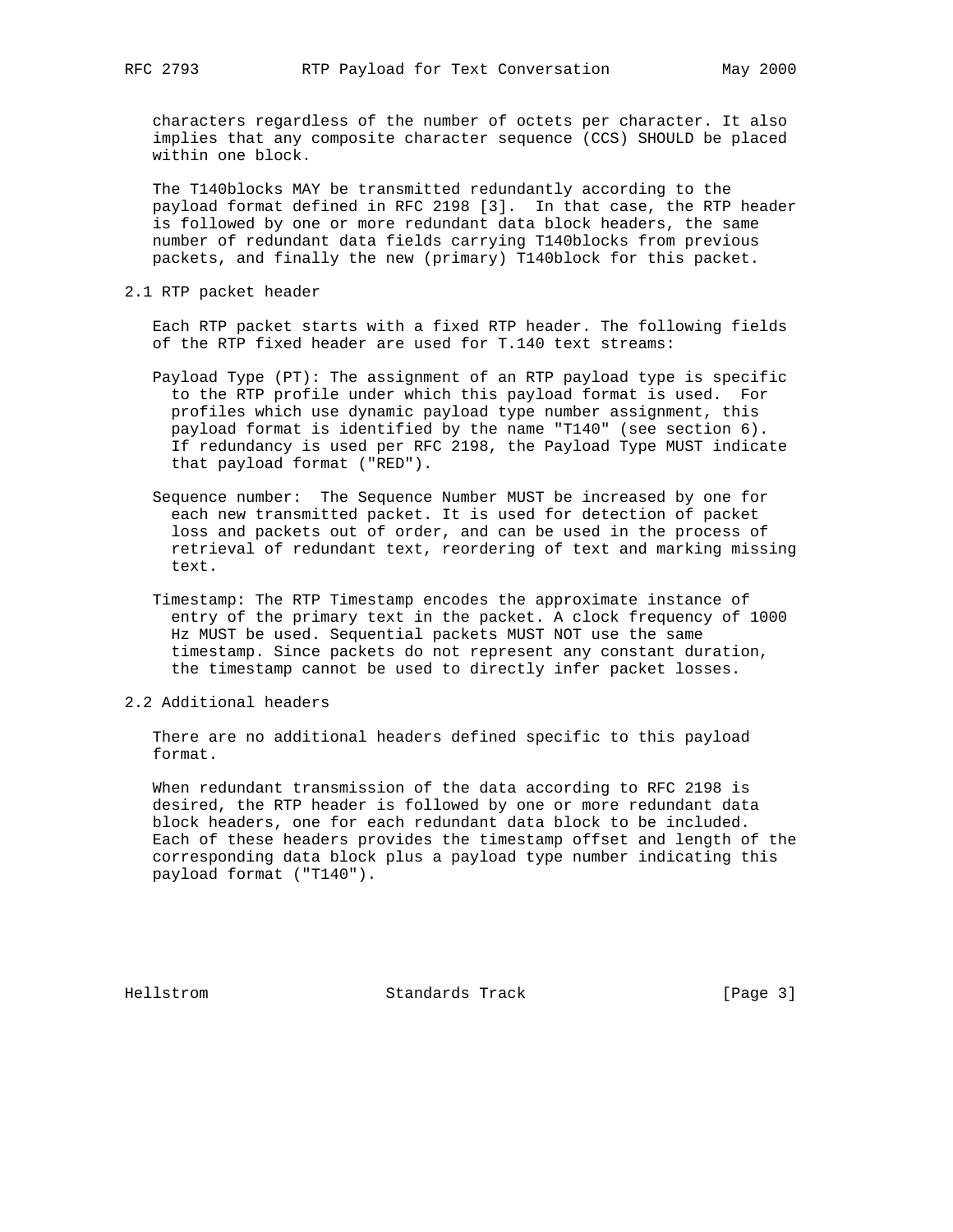# 2.3 T.140 Text structure

 T.140 text is UTF-8 coded as specified in T.140 with no extra framing. When using the format with redundant data, the transmitter MAY select a number of T140block generations to retransmit in each packet. A higher number introduces better protection against loss of text but increases the data rate.

 Since packets are not generated at regular intervals, the timestamp is not sufficient to identify a packet in the presence of loss unless extra information is provided. Since sequence numbers are not provided in the redundant header, some additional rules must be followed to allow the redundant data corresponding to missing primary data to be merged properly into the stream of primary data T140blocks:

- Each redundant data block MUST contain the same data as a T140block previously transmitted as primary data, and be identified with a timestamp offset equating to the original timestamp for that T140block.
- The redundant data MUST be placed in age order with most recent redundant T140block last in the redundancy area.
- All T140blocks from the oldest desired generation up through the generation immediately preceding the new (primary) T140block MUST be included.

 These rules allow the sequence numbers for the redundant T140blocks to be inferred by counting backwards from the sequence number in the RTP header. The result will be that all the text in the payload will be contiguous and in order.

3. Recommended procedures

 This section contains RECOMMENDED procedures for usage of the payload format. Based on the information in the received packets, the receiver can:

- reorder text received out of order.
- mark where text is missing because of packet loss.
- compensate for lost packets by using redundant data.

Hellstrom Standards Track [Page 4]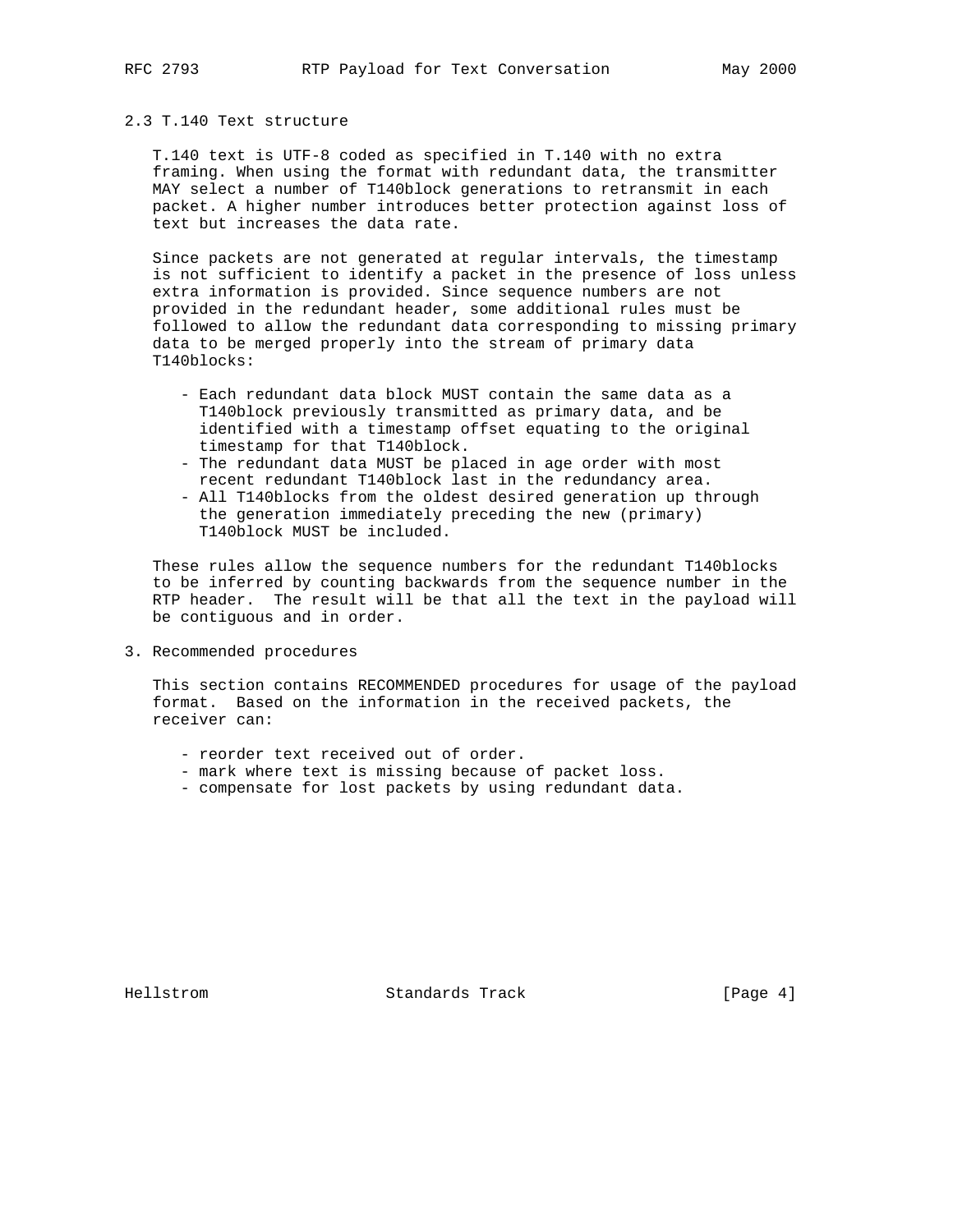3.1 Recommended basic procedure

 Packets are transmitted only when there is valid T.140 data to transmit. The sequence number is used for sequencing of T.140 data.

 On reception, the RTP sequence number is compared with the sequence number of the last correctly received packet. If they are consecutive, the (only or primary) T140block is retrieved from the packet.

3.2 Recommended procedure for compensation for lost packets.

 For reduction of data loss in case of packet loss, redundant data MAY be included in the packets following to the procedures in RFC 2198. If network conditions are not known, it is RECOMMENDED to use one redundant T140block in each packet. If there is a gap in the RTP sequence numbers, and redundant T140blocks are available in a subsequent packet, the sequence numbers for the redundant T140blocks should be inferred by counting backwards from the sequence number in the RTP header for that packet. If there are redundant T140blocks with sequence numbers matching those that are missing, the redundant T140blocks may be substituted for the missing T140blocks.

 Both for the case when redundancy is used and not used, missing data SHOULD be marked by insertion of a missing text marker in the received stream for each missing T140block, as specified in ITU-T T.140. Addendum 1 [1].

3.3 Recommended procedure for compensation for packets out of order.

 For protection against packets arriving out of order, the following procedure MAY be implemented in the receiver. If analysis of a received packet reveals a gap in the sequence and no redundant data is available to fill that gap, the received packet can be kept in a buffer to allow time for the missing packet(s) to arrive. It is suggested that the waiting time be limited to 0.5 seconds. For the case when redundancy is used the waiting time SHOULD be extended to the number of redundancy generations times the T.140 buffering timer if this product is known to be greater than 0.5 seconds.

 If a packet with a T140block belonging to the gap arrives before the waiting time expires, this T140block is inserted into the gap and then consecutive T140blocks from the leading edge of the gap may be consumed. Any T140block which does not arrive before the time limit expires should be treated as lost.

Hellstrom Standards Track [Page 5]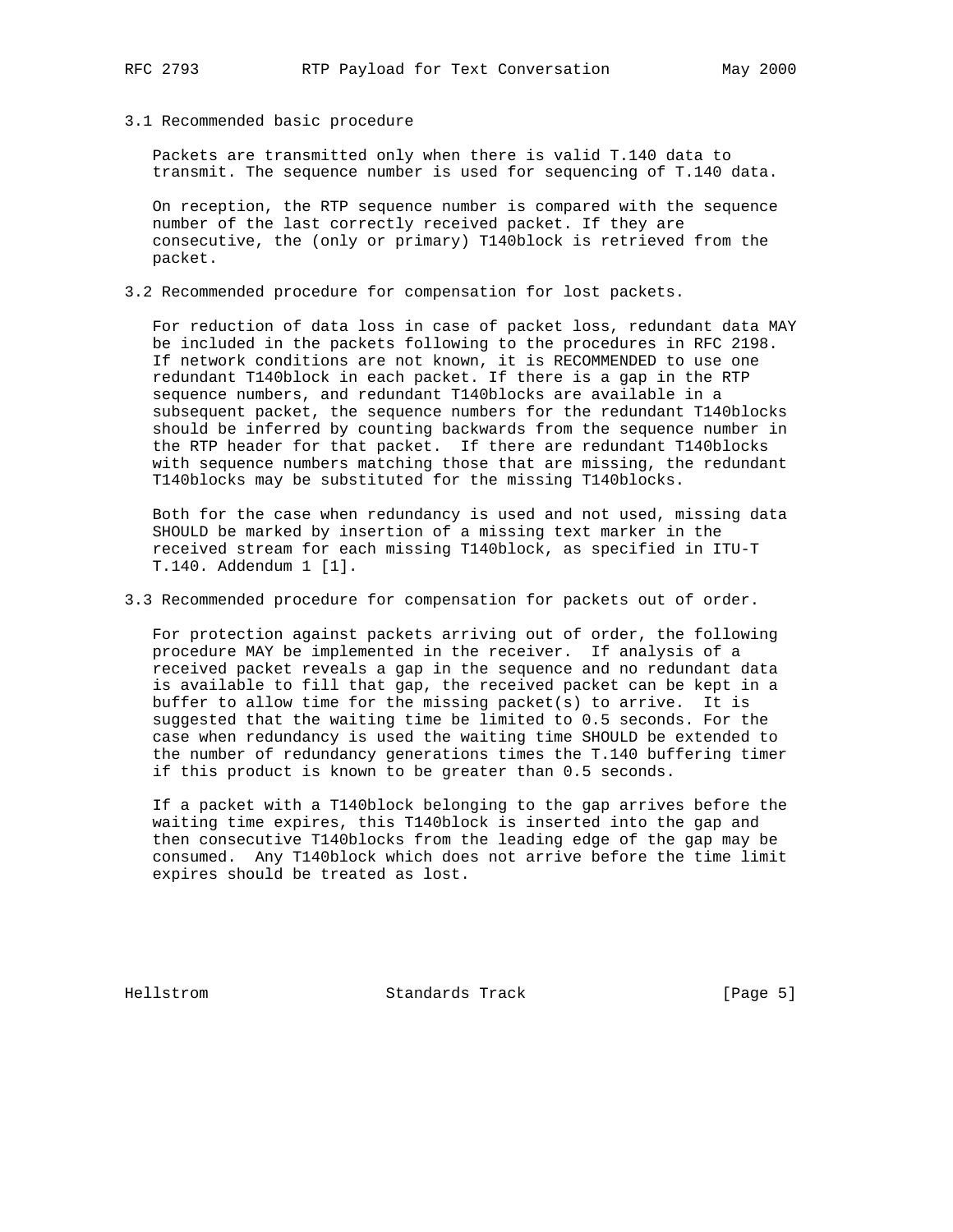3.4 Transmission during "silent periods" when redundancy is used.

 When using the redundancy transmission scheme, and there is nothing more to transmit from T.140, the latest T140block has a risk of getting old before it is transmitted as redundant data. The result is less useful protection against packet loss at the end of a text input sequence. For cases where this should be avoided, a zero-length primary T140block MAY be transmitted with the redundant data.

 Any zero-length T140blocks that are sent as primary data MUST be included as redundant T140blocks on subsequent packets just as normal text T140blocks would be so that sequence number inference for the redundant T140blocks will be correct, as explained in section 2.3.

 Redundancy for the last T140block SHOULD NOT be implemented by repeatedly transmitting the same packet (with the same sequence number) because this will cause the packet loss count, as reported in RTCP, to decrement.

Hellstrom Standards Track [Page 6]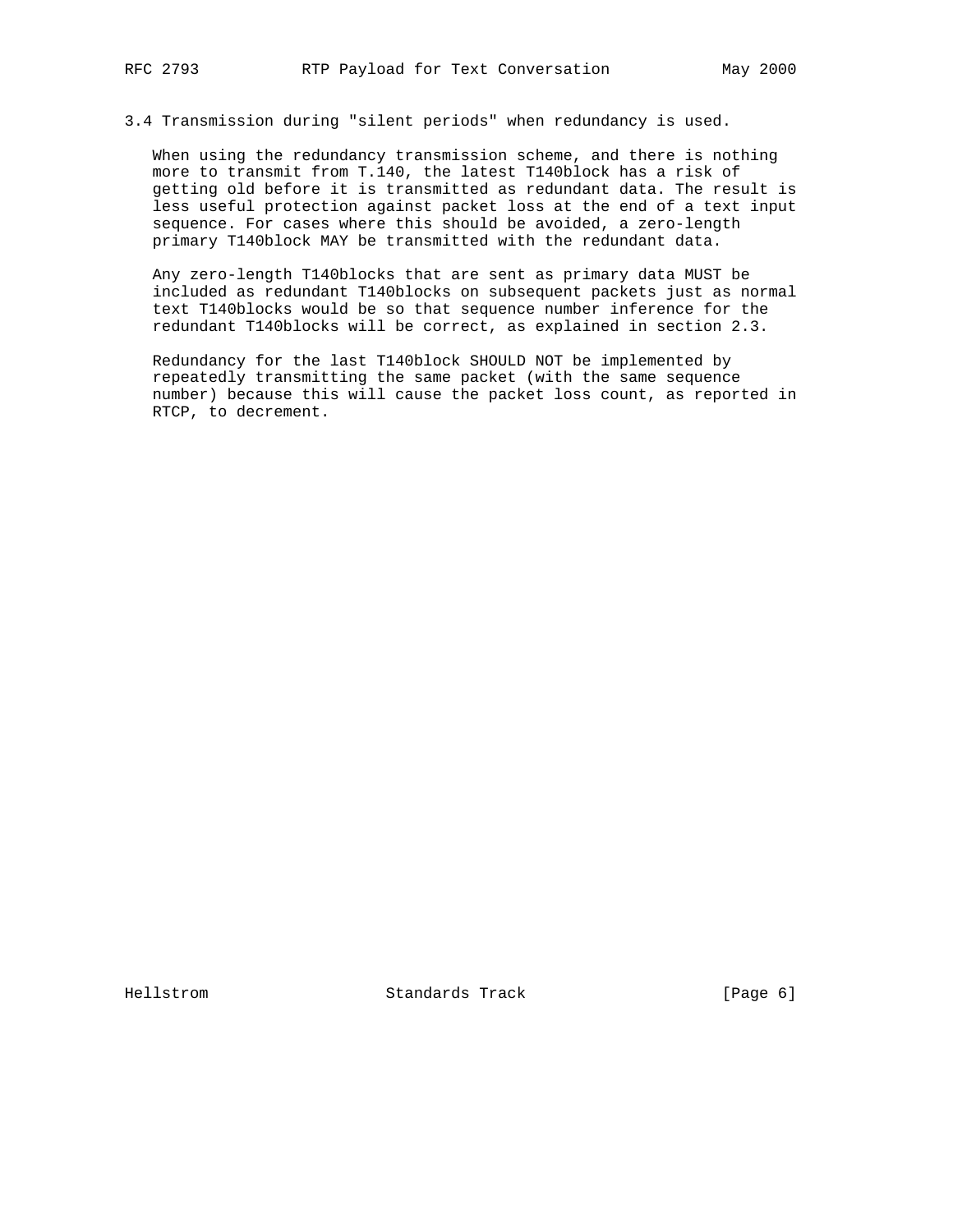#### 4. Examples

 This is an example of a T140 RTP packet without redundancy. 0  $1$   $2$   $3$  0 1 2 3 4 5 6 7 8 9 0 1 2 3 4 5 6 7 8 9 0 1 2 3 4 5 6 7 8 9 0 1 +-+-+-+-+-+-+-+-+-+-+-+-+-+-+-+-+-+-+-+-+-+-+-+-+-+-+-+-+-+-+-+-+  $|V=2|P|X|$  CC=0  $|M|$  T140 PT | sequence number +-+-+-+-+-+-+-+-+-+-+-+-+-+-+-+-+-+-+-+-+-+-+-+-+-+-+-+-+-+-+-+-+ timestamp (1000Hz) +-+-+-+-+-+-+-+-+-+-+-+-+-+-+-+-+-+-+-+-+-+-+-+-+-+-+-+-+-+-+-+-+ synchronization source (SSRC) identifier +-+-+-+-+-+-+-+-+-+-+-+-+-+-+-+-+-+-+-+-+-+-+-+-+-+-+-+-+-+-+-+-+ T.140 encoded data | | + +---------------+ | | +-+-+-+-+-+-+-+-+-+-+-+-+-+-+-+-+-+-+-+-+-+-+-+-+ This is an example of an RTP packet with one redundant T140block. 0  $1$  2 3 0 1 2 3 4 5 6 7 8 9 0 1 2 3 4 5 6 7 8 9 0 1 2 3 4 5 6 7 8 9 0 1 +-+-+-+-+-+-+-+-+-+-+-+-+-+-+-+-+-+-+-+-+-+-+-+-+-+-+-+-+-+-+-+-+  $|V=2|P|X|$  CC=0  $|M|$  "RED" PT | sequence number of primary | +-+-+-+-+-+-+-+-+-+-+-+-+-+-+-+-+-+-+-+-+-+-+-+-+-+-+-+-+-+-+-+-+ timestamp of primary encoding "P" +-+-+-+-+-+-+-+-+-+-+-+-+-+-+-+-+-+-+-+-+-+-+-+-+-+-+-+-+-+-+-+-+ synchronization source (SSRC) identifier +-+-+-+-+-+-+-+-+-+-+-+-+-+-+-+-+-+-+-+-+-+-+-+-+-+-+-+-+-+-+-+-+ |1| T140 PT | timestamp offset of "R" | "R" block length | +-+-+-+-+-+-+-+-+-+-+-+-+-+-+-+-+-+-+-+-+-+-+-+-+-+-+-+-+-+-+-+-+ |0| T140 PT | | +-+-+-+-+-+-+-+-+ + | | "R" T.140 encoded redundant data | | + +---------------+ | | | +-+-+-+-+-+-+-+-+-+-+-+-+-+-+-+-+-+-+-+-+-+-+-+-+ + "P" T.140 encoded primary data + +  $+$  - - - - - - - - - - - - - - + | |

Figure: Examples of RTP text packets.

+-+-+-+-+-+-+-+-+-+-+-+-+-+-+-+-+-+-+-+-+-+-+-+-+

Hellstrom Standards Track [Page 7]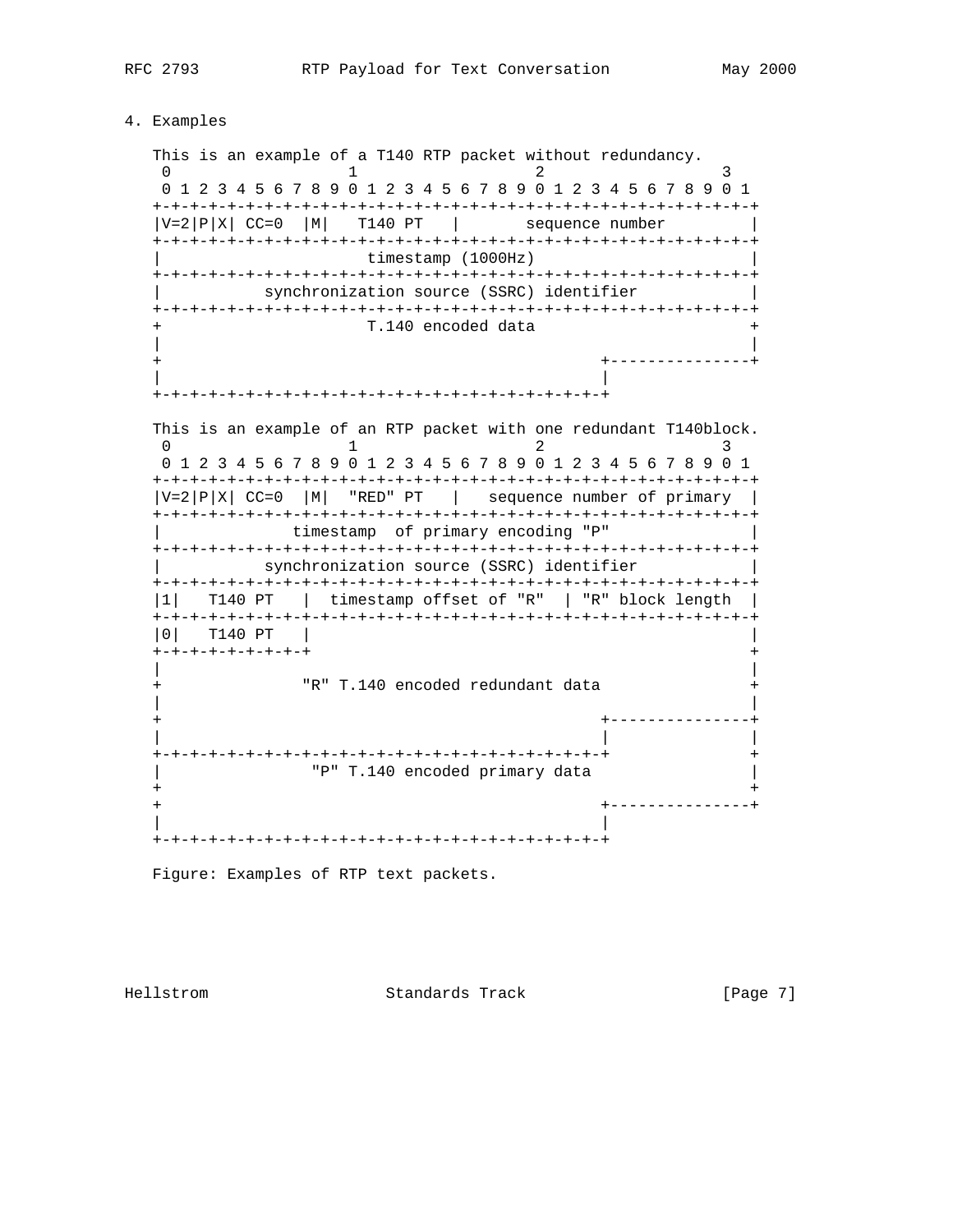5. Security Considerations

 Since the intention of the described payload format is to carry text in a text conversation, security measures in the form of encryption are of importance. The amount of data in a text conversation session is low and therefore any encryption method MAY be selected and applied to T.140 session contents or to the whole RTP packets. When redundant data is included, the same security considerations as for RFC 2198 apply.

6. MIME Media Type Registrations

 This document defines a new RTP payload name and associated MIME type, T140 (text/t140).

6.1 Registration of MIME media type text/t140

MIME media type name: text

MIME subtype name: t140

Required parameters: None

Optional parameters: None

 Encoding considerations: T140 text can be transmitted with RTP as specified in RFC 2793.

Security considerations: None

Interoperability considerations: None

 Published specification: ITU-T T.140 Recommendation. RFC 2793.

 Applications which use this media type: Text communication terminals and text conferencing tools.

Additional information: None

 Magic number(s): None File extension(s): None Macintosh File Type Code(s): None

 Person & email address to contact for further information: Gunnar Hellstrom e-mail: gunnar.hellstrom@omnitor.se

Hellstrom Standards Track [Page 8]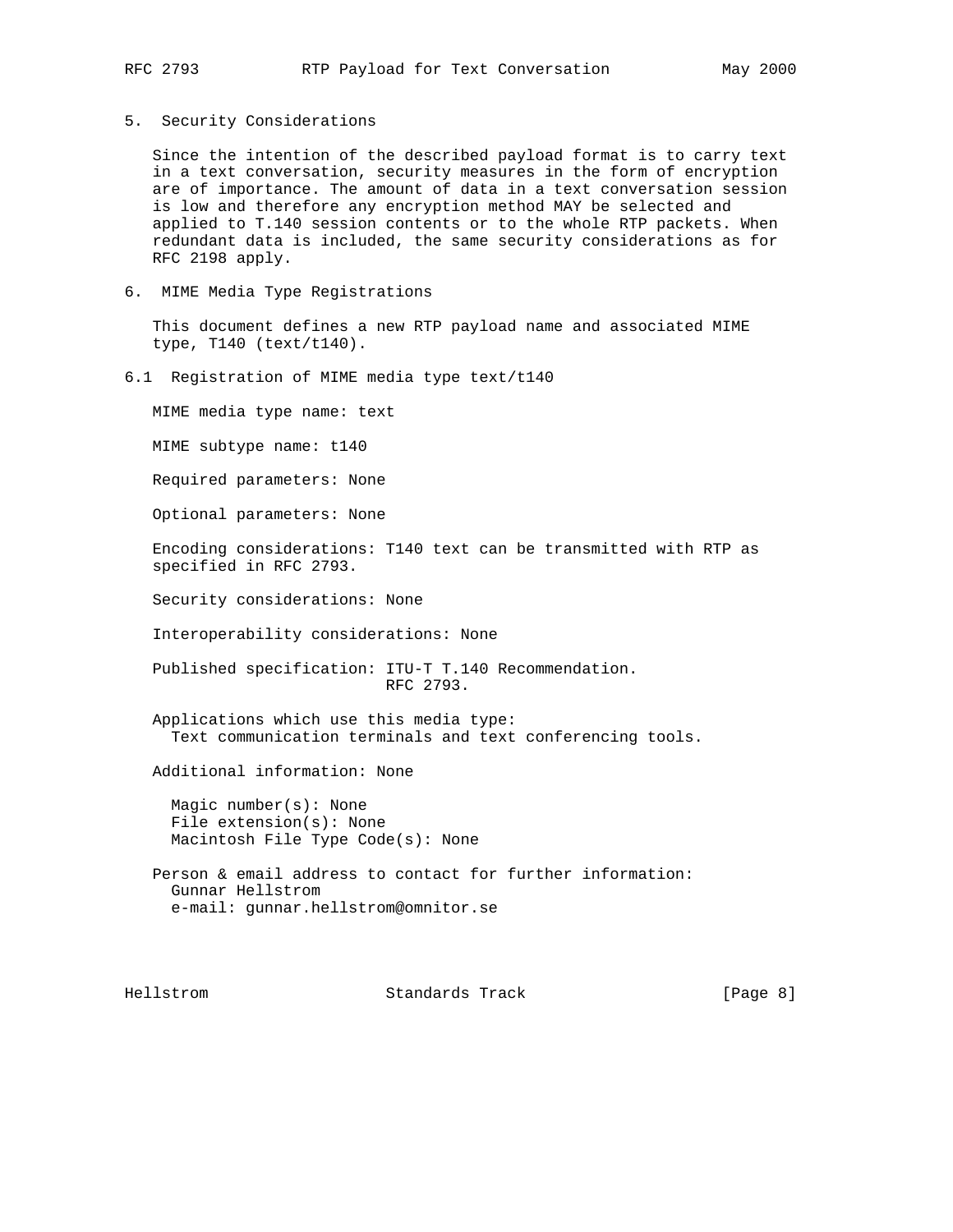Intended usage: COMMON Author / Change controller: Gunnar Hellstrom | IETF avt WG gunnar.hellstrom@omnitor.se | c/o Steve Casner casner@cisco.com

7. Author's Address

 Gunnar Hellstrom Omnitor AB Alsnogatan 7, 4 tr SE-116 41 Stockholm Sweden Phone: +46 708 204 288 / +46 8 556 002 03 Fax: +46 8 556 002 06

EMail: gunnar.hellstrom@omnitor.se

8. Acknowledgements

 The author wants to thank Stephen Casner and Colin Perkins for valuable support with reviews and advice on creation of this document, to Mickey Nasiri at Ericsson Mobile Communication for providing the development environment, and Michele Mizarro for verification of the usability of the payload format for its intended purpose.

- 9. References
	- [1] ITU-T Recommendation T.140 (1998) Text conversation protocol for multimedia application, with amendment 1, (2000).
	- [2] Schulzrinne, H., Casner, S., Frederick, R. and V. Jacobson, "RTP: A Transport Protocol for Real-Time Applications", RFC 1889, January 1996.
	- [3] Perkins, C., Kouvelas, I., Hardman, V., Handley, M. and J. Bolot, "RTP Payload for Redundant Audio Data", RFC 2198, September 1997.
	- [4] Bradner, S., "Key words for use in RFCs to Indicate Requirement Levels", BCP 14, RFC 2119, March 1997.
	- [5] ISO/IEC 10646-1: (1993), Universal Multiple Octet Coded Character Set.
	- [6] Yergeau, F., "UTF-8, a transformation format of ISO 10646", RFC 2279, January 1998.

Hellstrom Standards Track [Page 9]